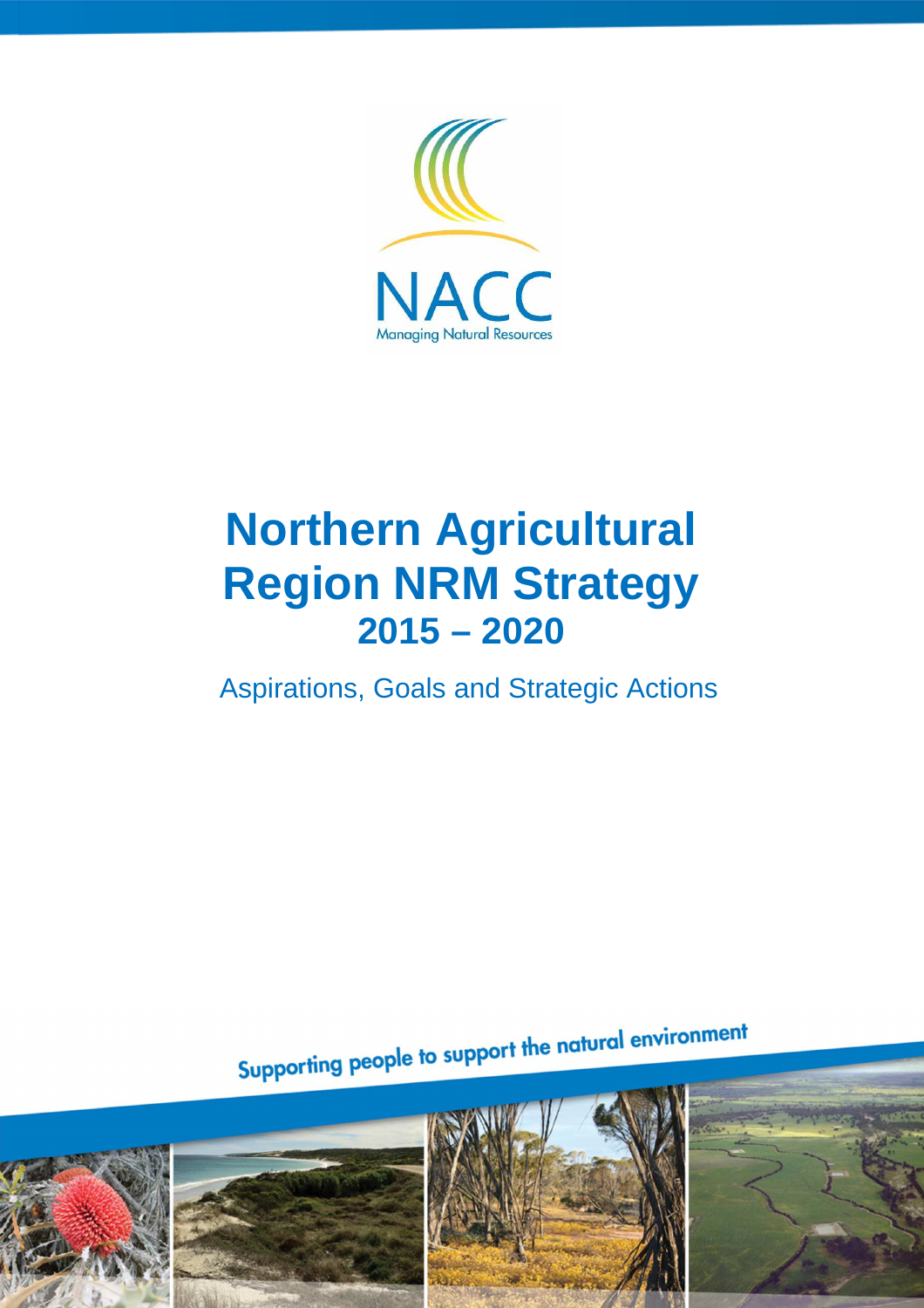## **Contents**

| 1 <sub>1</sub> |           |                                                                                                                                                                   |  |
|----------------|-----------|-------------------------------------------------------------------------------------------------------------------------------------------------------------------|--|
| 1.1            |           |                                                                                                                                                                   |  |
| 1.2            |           |                                                                                                                                                                   |  |
| 2.             |           |                                                                                                                                                                   |  |
|                |           |                                                                                                                                                                   |  |
|                | A.        | Production systems in the NAR are resilient*, diverse and proactively managed<br>utilising environmentally sensitive practices.*Economically, environmentally and |  |
|                | <b>B.</b> | Biodiversity and ecosystem integrity are maintained and improved at a landscape                                                                                   |  |
|                | C.        | Invasive species - (animal and plant pests, diseases) are effectively managed                                                                                     |  |
|                | D.        | Communities in the NAR (urban and rural) are able to maintain economic and<br>population viability, through effective adaptation to a changing climate            |  |
|                | Е.        | The community has a sufficient level of knowledge, ability and willingness to                                                                                     |  |
|                | F.        | Aboriginal cultural heritage is protected and valued by the wider community                                                                                       |  |
|                | G.        | Water resources are valued and support water dependent communities and                                                                                            |  |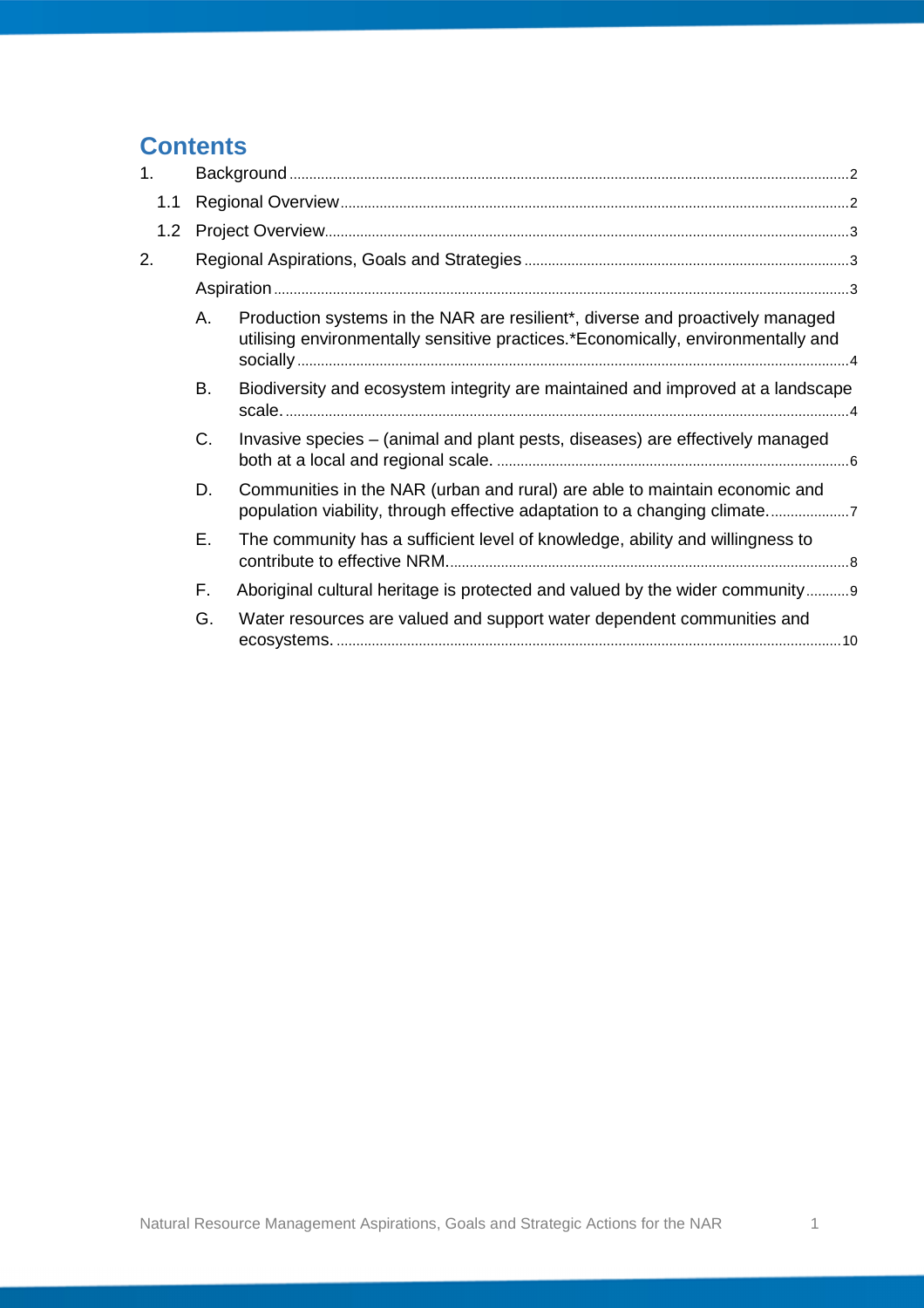# **1. Background**

The Northern Agricultural Catchments Council (NACC) is one of Australia's 56 regional natural resource management (NRM) organisations working to accomplish nation-wide management, restoration and protection of Australia's natural environment, by addressing national environmental priorities at the regional level.

NACC delivers activities and programs in combination with community groups, business and industry, non-government organisations, and all levels of government to conserve and enhance natural assets and advance sustainable outcomes in the region.

## **1.1 Regional Overview**

NACC is a representative group of the catchments in the Northern Agricultural Region (NAR) of Western Australia, a unique area which encompasses over 7.5 million hectares, stretching across valuable agricultural land and environmental assets.

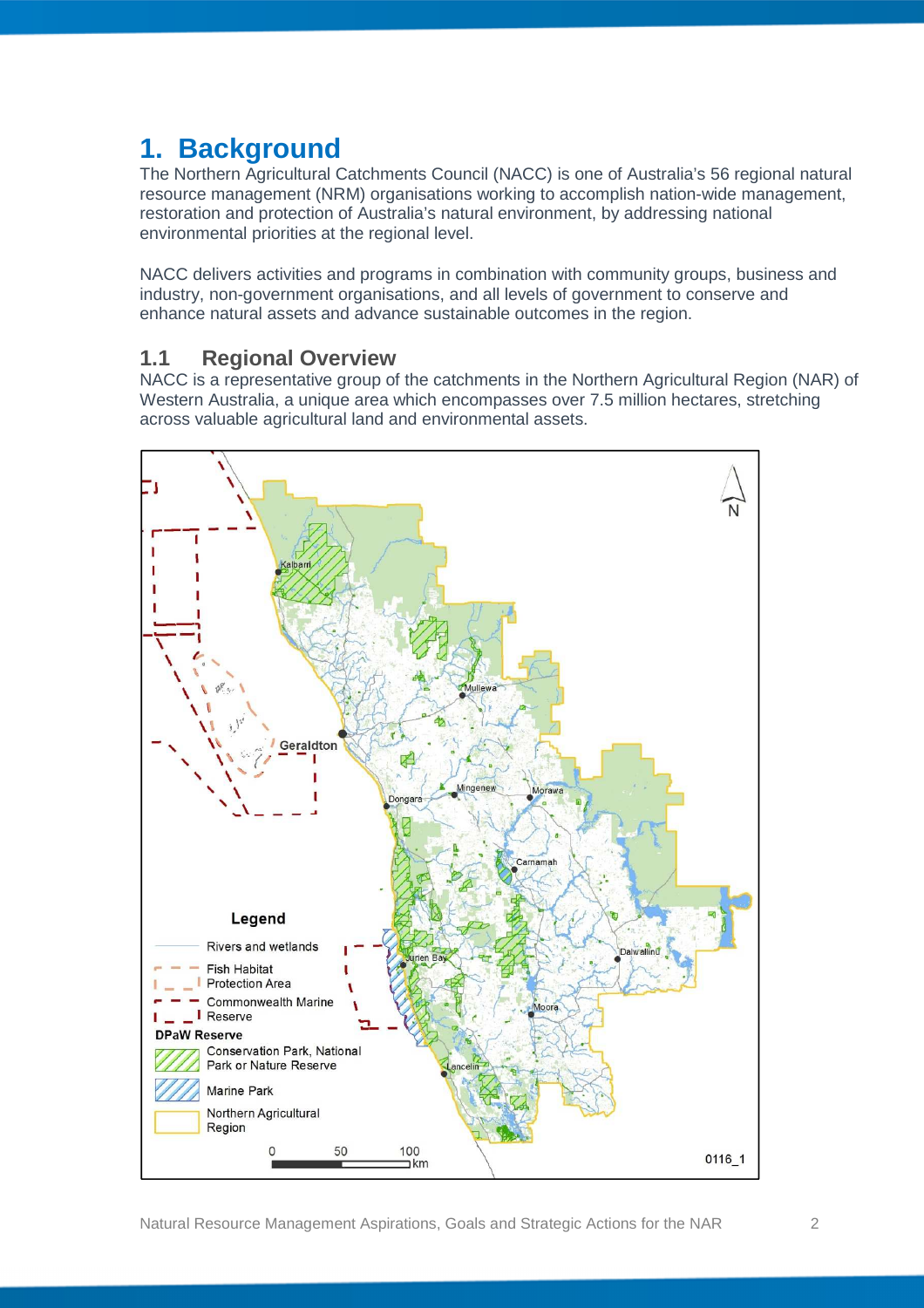## **1.2 Project Overview**

Along with the other regional NRM organisations around Australia, NACC received funding in 2012 under Stream 1 of the Federal Government's NRM Planning for Climate Change Fund to update the regional NRM strategy with respect to climate change.

The updated regional strategy has been presented as an interactive website called NARvis or the Northern Agricultural Region Vision. NARvis has been designed as a tool for all stakeholders in the region to identify and prioritise NRM investment, and to promote collaboration across all levels

The goals and regional aspirations identified in NARvis have been drawn from the extensive research and effort that went into developing the previous 2005 Strategy. These goals were refined with input from state agency and subject matter experts, workshopped through a series of community events, and the draft outcomes presented in this document.

One of the main differences from the previous strategy is that the regional goals are grouped under aspirations rather than by theme (water, land, biodiversity etc.), as it was felt that landscape scale benefits were more likely to be achieved using this framework.

# **2. Regional Aspirations, Goals and Strategies**

There are seven aspirations that have been described for the Northern Agricultural Region, which are long term goals, or a vision of how the community would like the region to be in fifty years' time, for example. The goals are medium term (about five years) which are statements about what we as a regional community hope to achieve, while the strategies are shorter term actions that contribute to achieving these goals.

These aspirations, goals and associated strategic actions are presented as per the format below:

| <b>Aspiration</b> |           |  |  |
|-------------------|-----------|--|--|
|                   | 1. Goal 1 |  |  |
|                   | Goal 2    |  |  |

Strategic actions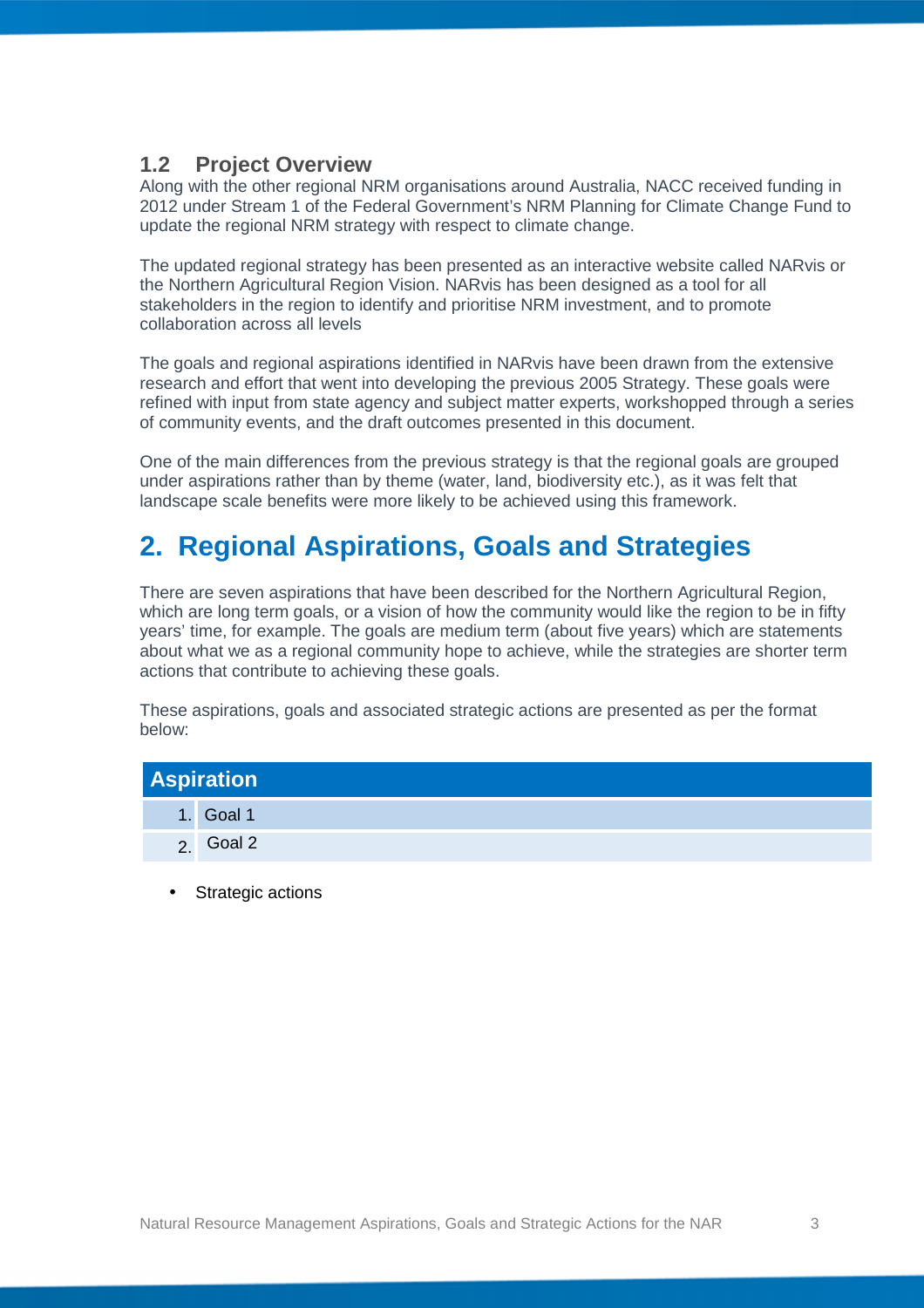## **A. Production systems in the NAR are resilient\*, diverse and proactively managed utilising environmentally sensitive practices.\*Economically, environmentally and socially** 1. All agricultural land managers are undertaking sustainable land use practices by 2020. 2. The area of cleared agricultural land (approx. 4 000 000 ha) managed using sustainable land use practices increases by 20 000 ha per year for the five years to 2020.

Sustainable management includes whole farm management of the following issues:

Wind erosion

Water erosion

**Salinity** 

- 
- 
- Surface water quality
- Non-wetting soils
- Soil compaction

**Acidity** 

- Soil organic carbon
- Pests, weeds and disease - Water use efficiency
- Develop and implement programs to build community skills and capacity in sustainable land use management, including the capture, documentation and dissemination of local and expert knowledge on appropriate practices.
	- o Promote local success stories.
	- o Identify how sustainable practices can increase food quality.
	- o Reduce financial risk exposure through sustainable land use.
	- o Develop and promote appropriate technology, tools and practices for sustainable land use management.
	- o Incorporate sustainable land use management in school curriculums.

## **B. Biodiversity and ecosystem integrity are maintained and improved at a landscape scale.**

- 1. An additional 50 000 ha of high conservation value native vegetation (not on existing reserves) protected by 2020\*
- 2. Appropriate fire regimes for biodiversity conservation adopted and maintained in areas of native vegetation by 2020.
- 3. Populations of all threatened plants, animals and ecological communities are maintained or increased\*\*
- 4. 10 000 ha of revegetation\*\*\* undertaken in the NAR by 2020.
- 5. 500 ha of coastal and island vegetation protected and enhanced\*\*\*\* by 2020.
- 6. Conservation of coastal, marine and estuarine biodiversity ecosystem function, including fish stocks, in a changing environment.
- 7. Reduction of marine debris.

 <sup>1</sup>Dudley, N. (Editor) (2008). Guidelines for Applying Protected Area Management Categories. Gland, Switzerland: IUCN. x + 86pp. WITH Stolton, S., P. Shadie and N. Dudley (2013). IUCN WCPA Best

<sup>\*</sup> Native vegetation in priority landscapes, with listed species and threatened ecological communities (TECs) particularly in riparian vegetation. Protected as per International Union for Conservation of Nature (IUCN)<sup>1</sup> guidelines, a ten year management agreement, covenant, etc.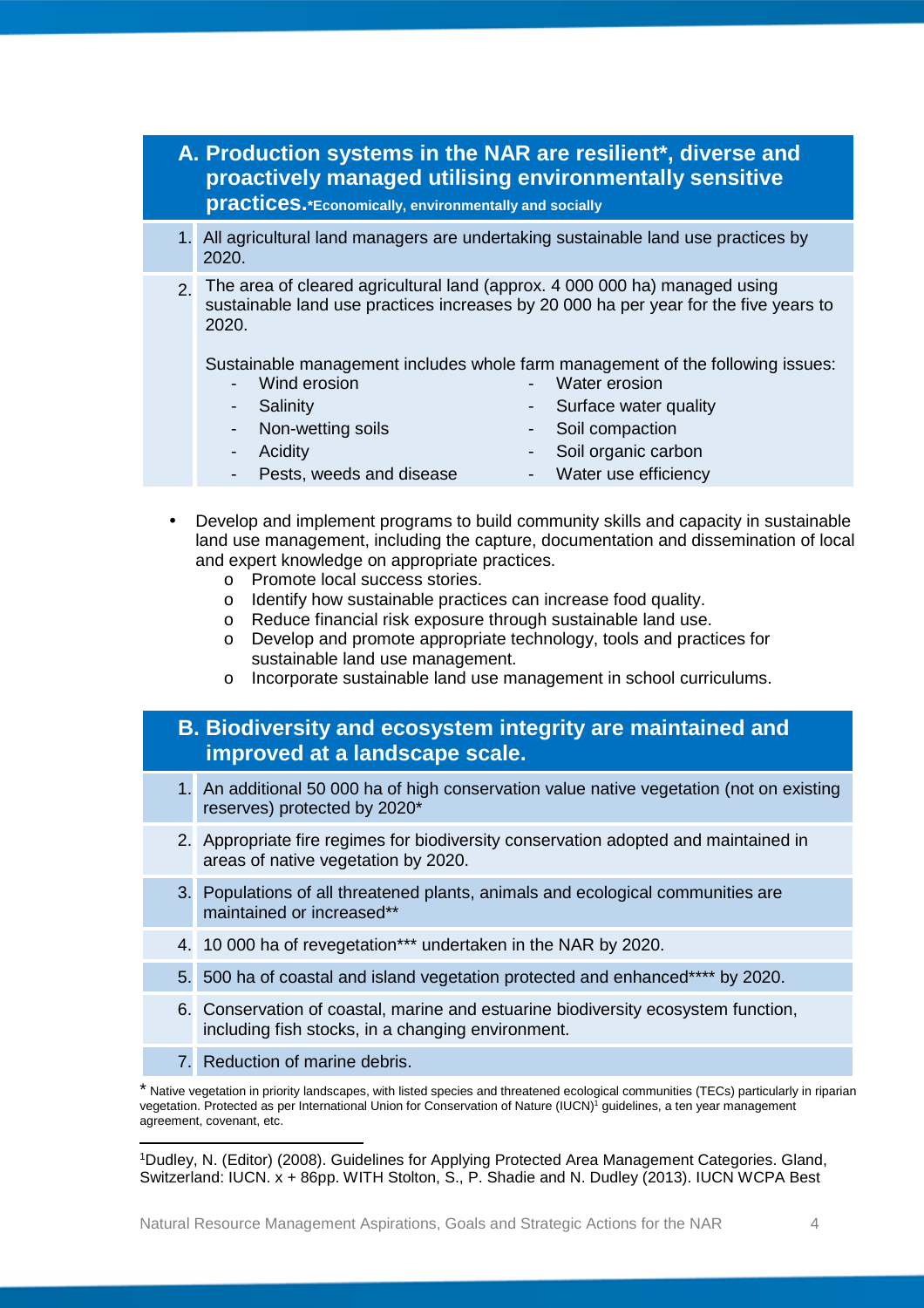\*\* Includes TEC, priority ecological communities (PECs), etc., State and Commonwealth Government listed species. \*\*\* Consider: connectivity; endemic species; buffering; climate resilient species, etc. Includes protection for both biodiversity and carbon capture (preferably both).

\*\*\*\* E.g. infill planting, stabilisation, invasive species control, etc.

## **Populations of all threatened plants, animals and ecological communities are maintained or increased.**

- Facilitate the planning and implementation of priority actions for threatened species across all regional stakeholders.
- Improve knowledge about species for which conservation status is inadequate.
- Identify and undertake conservation activities for at least five threatened species.

#### **10 000 ha of revegetation undertaken in the NAR by 2020.**

- Undertake research into revegetation techniques including provenance, climate change resilience, etc.
- Identify, promote and undertake strategic protection and revegetation works (for example buffers, corridors, riparian, etc.).

#### **Appropriate fire regimes for biodiversity conservation adopted and maintained in areas of native vegetation by 2020.**

- Develop and implement fire management zones with principles to guide appropriate fire regimes\*. \* Department of Parks and Wildlife (DPaW): includes excluding fire through use of fire breaks, buffers, etc. Overall aim is to ensure that fire occurs at the right time, scale, frequency, intensity, and seasonality.
- Provide generic guidance (mapped) with triggers, criteria and guidance notes to consider when undertaking a burn.
- Take into account the impacts of external factors such as weeds, weather (for example rainfall) and pests.
- Undertake additional research to determine which species are present and identify the appropriate fire regime for fire management zones.

## **500 ha of coastal and island vegetation protected and enhanced by 2020.**

- Conduct community awareness raising and education programs.
- Provide support for coastal local government authorities (LGAs) and community groups to undertake management activities.
- Plan project evaluation prior to commencement of coastal NRM projects and develop indicators of success that include ecosystem benefits.
- Identify target areas for development of Off Road Vehicle (ORV) areas.
- Identify priority areas or 'hotspots' for invasive species control and revegetation works.
- Conduct base line assessments and demonstrate connections between past projects and current or future projects.
- Implement on-ground works and activities to:

- o Control invasive species (in particular weeds).
- o Revegetate with native species.
- o Reduce or eliminate marine debris.
- o Control the impacts of off-road vehicles.

Practice Guidance on Recognising Protected Areas and Assigning Management Categories and Governance Types, Best Practice Protected Area Guidelines Series No. 21, Gland, Switzerland: IUCN. xxpp.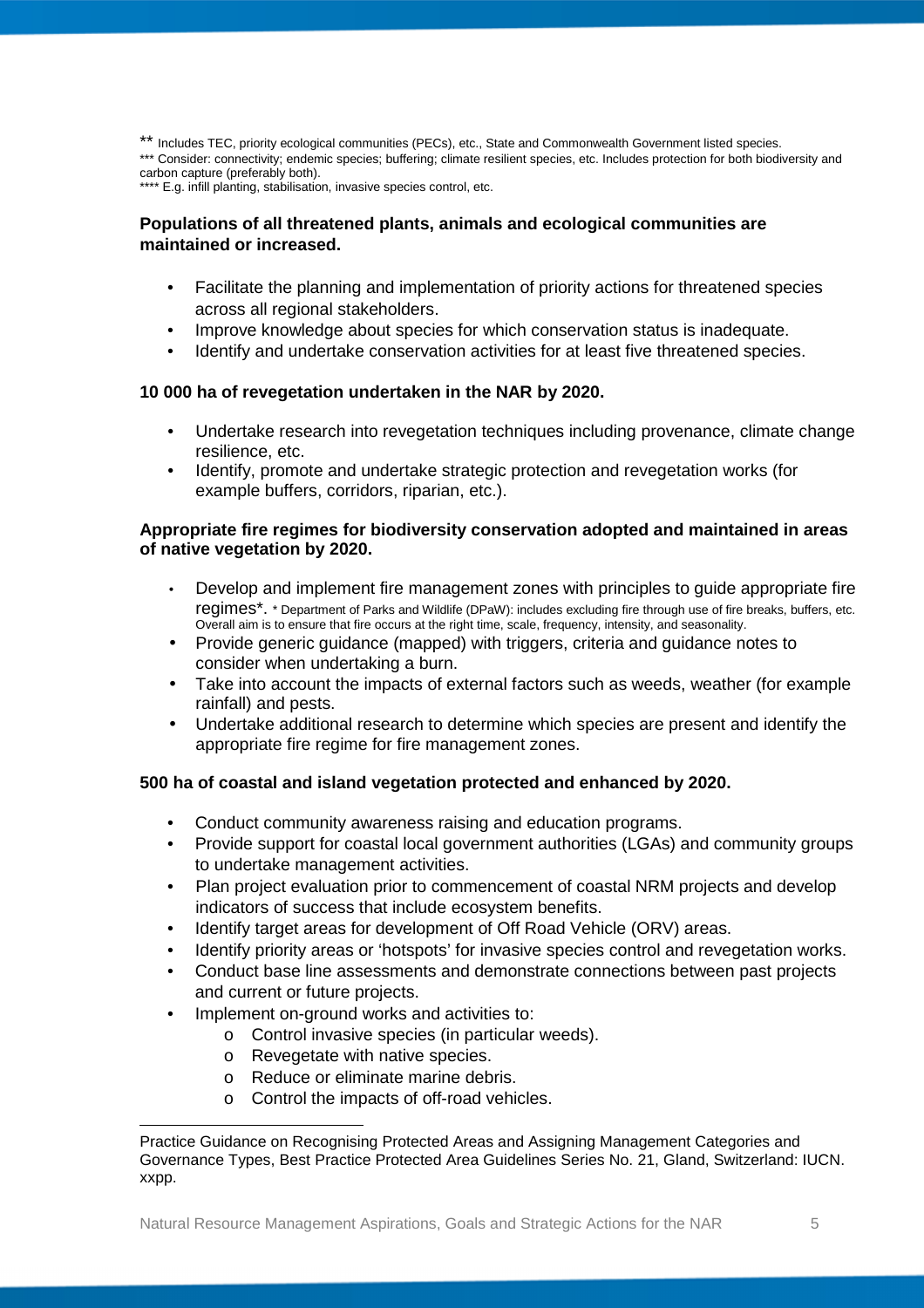## **Conservation of coastal, marine and estuarine biodiversity ecosystem function, including fish stocks, in a changing environment.**

- Establish baseline data and address knowledge gaps by conducting research and monitoring activities (for example identification of 'focal' or indicator species).
- Promote and share the outcomes of long-term monitoring projects in order to increase understanding of ecosystem change and inform management.
- Support the creation, maintenance and strategic management of marine reserves in order to decrease fishing pressures.
- Maintain and implement aquatic biosecurity programs and utilise technology, management, prevention and compliance strategies for aquatic pests and diseases.

## **Reduction of marine debris.**

- Identify and monitor sources of marine debris by 2020 and carry out activities to raise community and industry awareness and promote behaviour change in regards to the sources of marine debris.
- Partner with all relevant stakeholders (on all scales, from regional to global) to develop strategies to reduce source material and debris.
- Support and implement beach clean-up and data collection events.
- Support and undertake research on the impacts of marine debris.

## **C. Invasive species – (animal and plant pests, diseases) are effectively managed both at a local and regional scale.**

- 1. Reduce the impact of priority invasive species\* on native biodiversity \* Priority invasive species to be defined
- 2. 75 per cent of land managers engaging in coordinated management of invasive species (animal and plant pests, diseases).
- Identify and communicate the impact of, and management options for, priority invasive species.
- Support the creation and implementation of recognised biosecurity groups (RBGs) across the NAR.
- Support and educate land managers to ensure biodiversity co-benefits when managing invasive species for agricultural purposes.
- Support the creation and implementation of relevant invasive species management schemes.
- Work collaboratively to plan, implement and communicate priority actions for invasive species research, management and control.
- Implement effective control measures at a local scale where priority biodiversity assets are being threatened.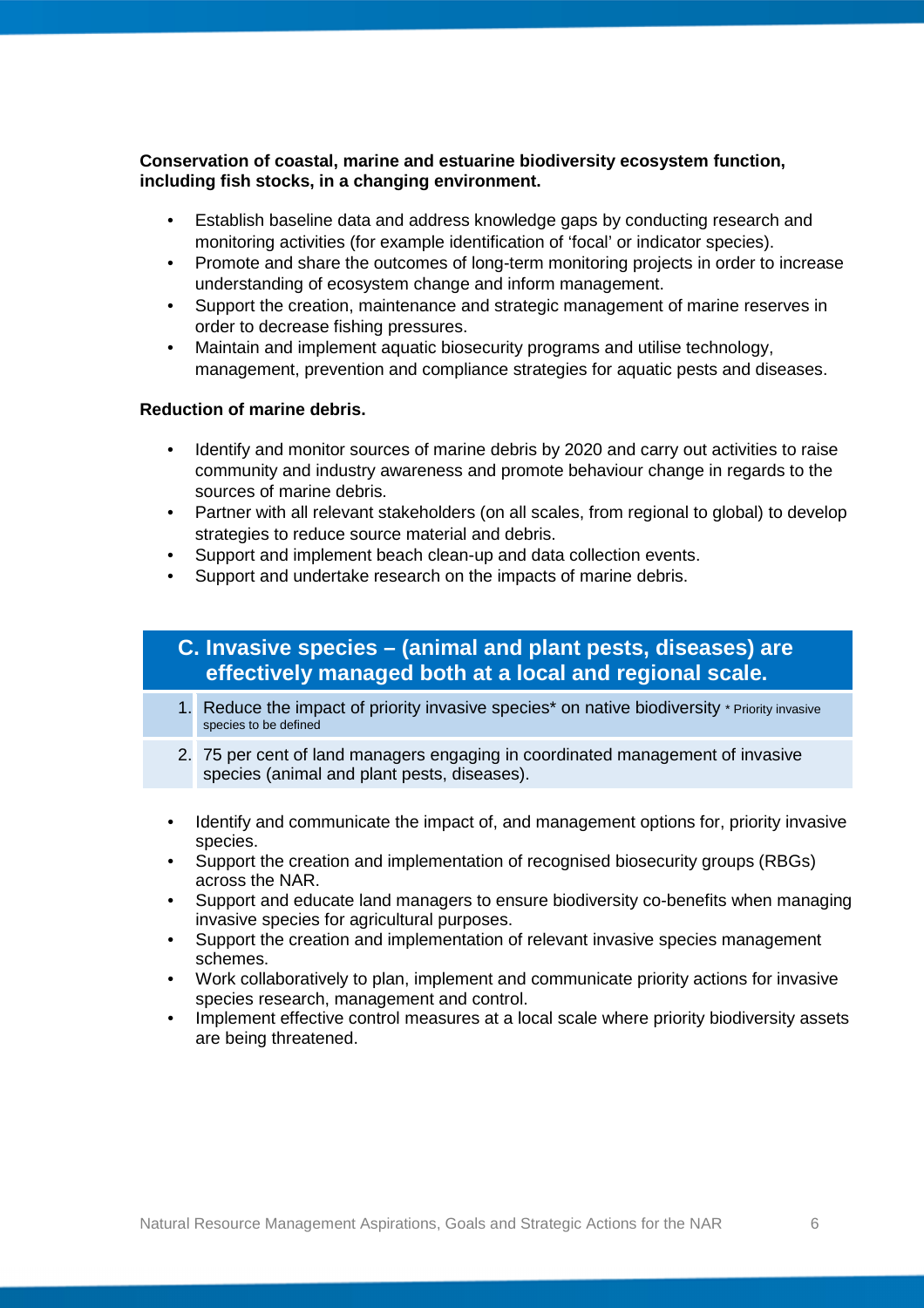- **D. Communities in the NAR (urban and rural) are able to maintain economic and population viability, through effective adaptation to a changing climate.**
- 1. Coastal hazard risk management and adaptation plans (CHRMAP) undertaken in LGAs for all coastal communities by 2020.
- 2. Increase adoption of climate adaptation and mitigation activities in the region.

## **Coastal hazard risk management and adaptation plans (CHRMAP) undertaken in LGAs for all coastal communities by 2020.**

- Undertake community empowerment and capacity building activities that enable informed decisions.
- Develop partnerships and collaboration between LGAs and relevant stakeholders.
- Promote the benefits of undertaking CHRMAP.
- Develop a regional policy about climate adaptation on the coast; Seek support from Western Australian Local Government Association (WALGA) and at a ministerial level.
- Support funding opportunities for LGAs to undertake CHRMAP.
- Undertake and update risk assessments and incorporate outcomes into relevant management plans and related policy.
- Plan all coastal infrastructure in such a way as to minimise impact on the natural environment.
- Ensure all coastal infrastructure is assessed with a changing environment taken into account.

## **Increase adoption of climate adaptation and mitigation activities in the region.**

- Promote recognition of the benefits of sustainable NRM practices, incorporation of natural assets and assessment of environmental risk into business practices.
- Undertake and update risk assessments and incorporate outcomes into relevant management plans and related policy.
- Investigate, promote and implement the use of alternative species / varieties, technologies and practices in agricultural production to encourage diversification and flexibility as a means of managing climate-related risk.
- Decrease atmospheric carbon emissions through implementation of a range of practices, such as:
	- Reduction in the consumption of fossil fuels.
	- Increase in the use of renewable energy.
	- Capture emissions from waste facilities for reuse.
	- Promote and implement low emissions and carbon capture practices.
- Undertake awareness raising and capacity building activities to increase the willingness and technical capacity of the community to undertake climate adaptation and mitigation activities.
- Support sustainable innovations in key industry and community sectors to address climate change.
- Promote and implement climate change tools, policies and guidelines.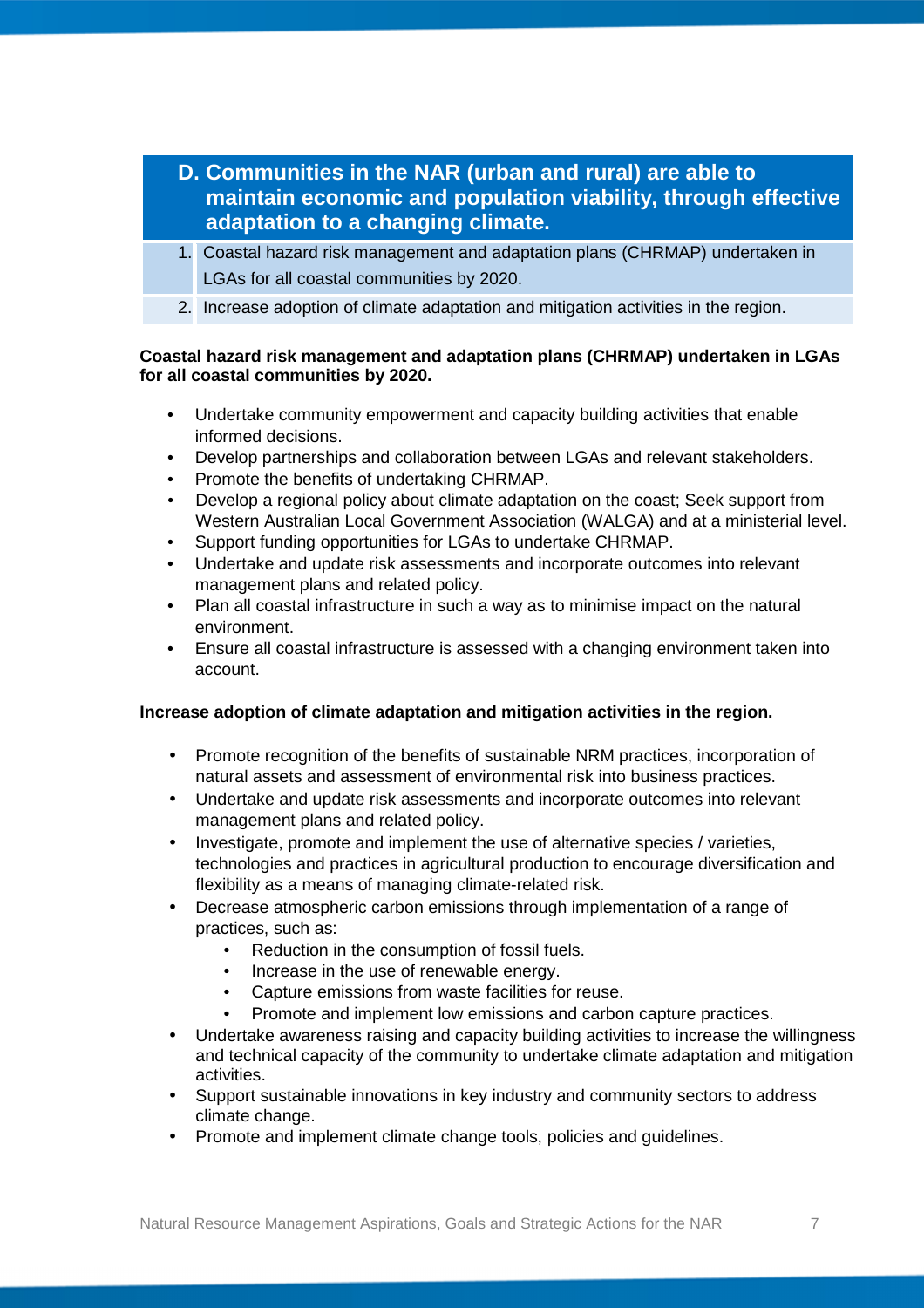| E. The community has a sufficient level of knowledge, ability<br>and willingness to contribute to effective NRM. |                                                                                                                                                                                                                                                                                                                                                                                                                                                                                      |  |
|------------------------------------------------------------------------------------------------------------------|--------------------------------------------------------------------------------------------------------------------------------------------------------------------------------------------------------------------------------------------------------------------------------------------------------------------------------------------------------------------------------------------------------------------------------------------------------------------------------------|--|
|                                                                                                                  | 1. Increased community participation and capacity in the conservation of the region's<br>natural resources.                                                                                                                                                                                                                                                                                                                                                                          |  |
|                                                                                                                  | 2. Increased Aboriginal participation in NRM and working on country.                                                                                                                                                                                                                                                                                                                                                                                                                 |  |
|                                                                                                                  | 3. Promote and facilitate sustainable urban design and implement practices that utilise<br>best-practise urban water management techniques, minimise non-renewable energy<br>use, promote native gardens, encourage walking and cycling, support public<br>transport and reduce landfill.<br>10% decrease in per capita scheme water usage.<br>50% municipal waste recovery rate (waste to landfill) by 2020, in accordance<br>with Western Australian Waste Strategy <sup>2</sup> . |  |

## **Increased community participation and capacity in the conservation of the region's natural resources.**

- Actively engage with a range of stakeholders including schools, tertiary institutions (both educators and students), LGAs, community groups and individuals and raise awareness of the region's natural values and the threats and opportunities for management:
	- o Instigate hands-on learning by doing / outdoor activities to promote a direct connection with natural assets.
	- o Develop citizen science partnerships, for example, in setting up monitoring programs.
	- o Develop and implement education packages.
- Develop and implement a regional NRM communication and collaboration strategy to explore new avenues, promote partnerships and increase awareness of what is happening across the region.
- Promote and encourage the use of existing sources of information.
- Undertake research and development and support innovations in activities that result in sustainable industries, organisations, individuals and associated standards.
- Implement a scholarship program to support regional students studying NRM.
- Organise collaborative regional NRM capacity building events.
- Support community to attend regional capacity building workshops.

## **Increased Aboriginal participation in NRM and working on country.**

- Support and encourage the development of opportunities and programs for Aboriginal people to participate in NRM / work on country. Through a range of programs such as:
	- o Develop and implement an Aboriginal ranger program.
	- o Implement NRM Capacity Building programs for Aboriginal prison inmates.
	- o Where possible utilise Aboriginal contractors and businesses in NRM-related works.
	- o Partner in learning on / reconnection to country projects.
	- o Utilising Aboriginal properties and facilities.
	- o Promotion / support of Aboriginal employment in NRM.

 <sup>2</sup> Waste Australian Waste Authority 2012, *Western Australian Waste Strategy*, Western Australian Waste Authority, Perth.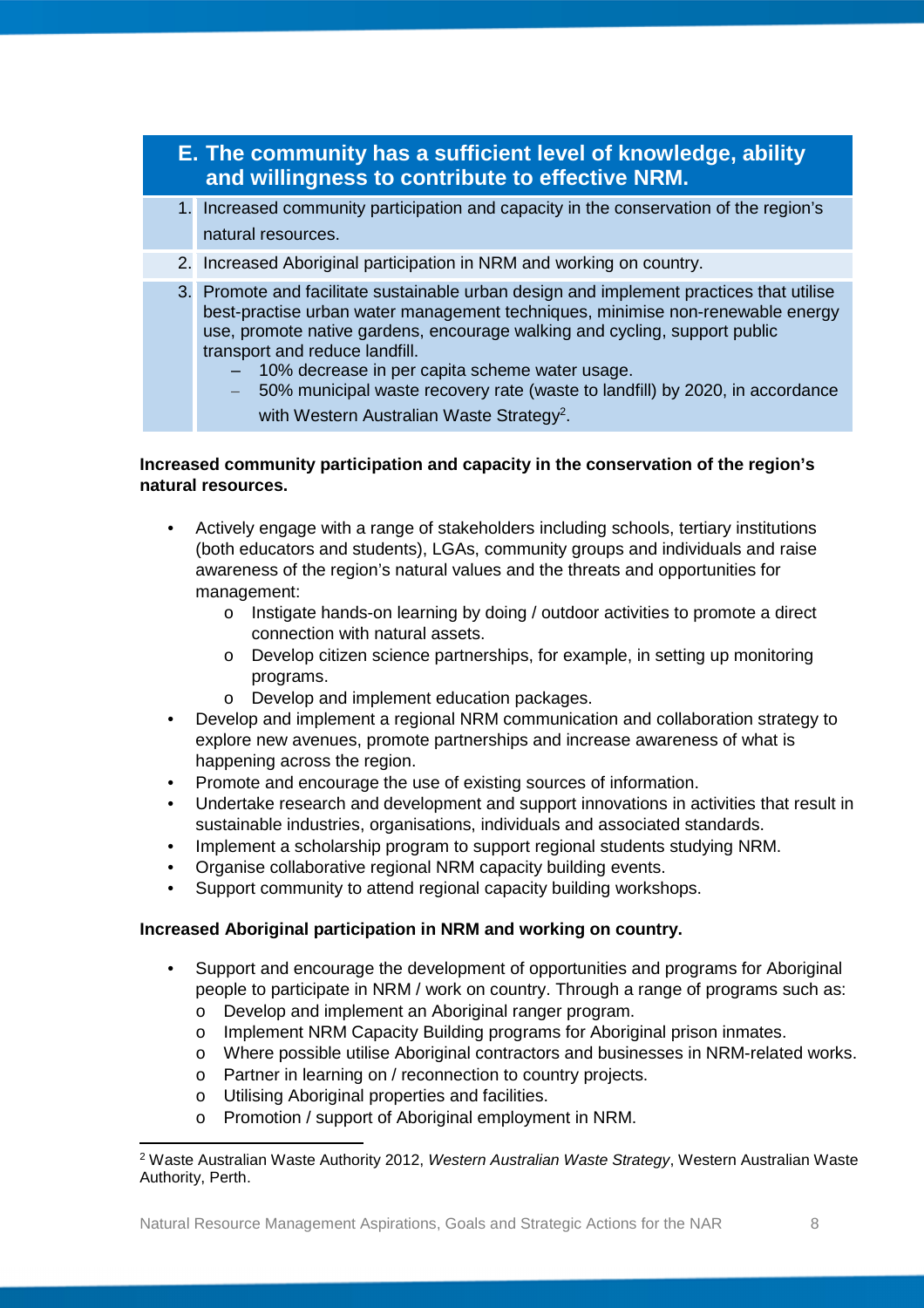- o Develop and implement education and social support programs.
- o Partnerships with industry.

**Promote and facilitate sustainable urban design and implement practices that utilise best-practice urban water management techniques, minimise non-renewable energy use, promote native gardens, encourage walking and cycling, support public transport and reduce landfill.**

- Liaise and partner with LGAs to support and develop policies around sustainable initiatives and assist with capacity and uptake.
- Raise household and industry awareness about the adverse impacts of unsustainable practices.
- Develop and undertake education and training activities about sustainable behaviour changes.
- Develop a leadership and mentoring program and promote 'local champions' to encourage uptake of sustainable practices.
- Implement new and existing initiatives that promote sustainable practices.
- Work collaboratively to undertake regular events that promote sustainable practices.

## **F. Aboriginal cultural heritage is protected and valued by the wider community**

- 1. 25 management activities undertaken on sites of cultural and heritage significance by 2020.
- 2. Undertake five traditional knowledge projects by 2020.
- 3. The most significant heritage sites protected\* by 2020. \*Protection needs to be site specific and may not always include physical structures (such as fences).
- 4. Increased knowledge and respect of Aboriginal heritage and culture.

## **25 management activities undertaken on sites of cultural and heritage significance by 2020.**

- Undertake recommendations listed in Yamaji and Noongar site audits.
- Set up and support an ongoing regional ranger program to undertake management at sites.

## **Undertake five traditional knowledge projects by 2020.**

- Establish and maintain partnerships with relevant regional stakeholders.
- Capture and / or share traditional ecological knowledge (TEK) and oral history in a culturally-appropriate manner.
- Incorporate TEK into existing publications.
- Develop and maintain an Aboriginal resource contact directory, to include land tenure, listed sites and potential partners.
- Develop a regional engagement plan.
- Develop a guidance resource that details what has already been done, to promote sharing of information, partnerships, and to prevent repetition.
- Support the development of Aboriginal enterprises utilising TEK.

## **The most significant heritage sites protected\* by 2020**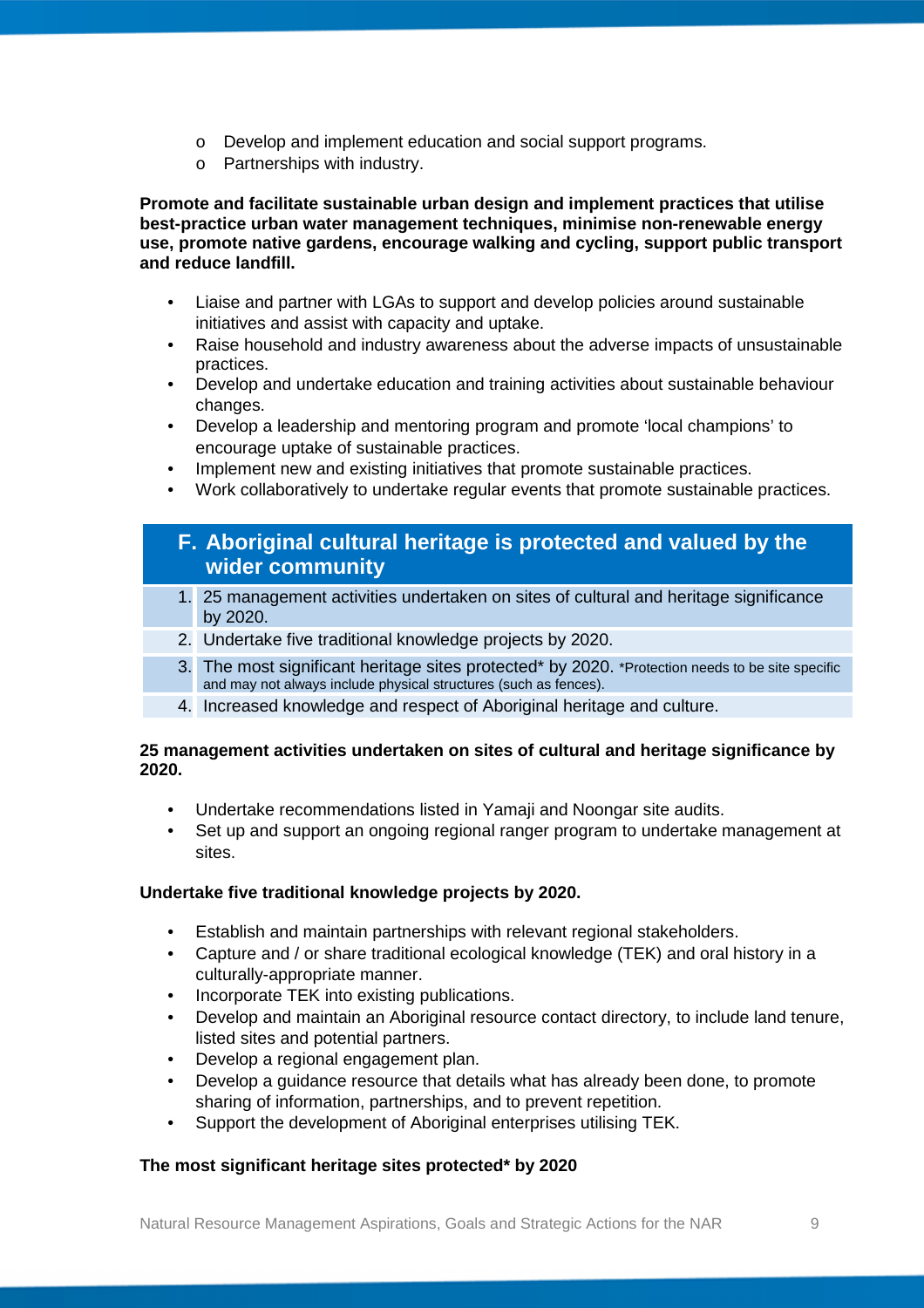- Build partnerships with regional stakeholders.
	- Maintain list of acknowledged heritage sites, both registered and proposed.
		- Promote process of how heritage sites can be registered or recorded.
			- Determine and prioritise regionally significant sites based on threat and significance.
- Support and undertake protection and/or restoration works on priority sites.
- Establish a custodian program to undertake ongoing monitoring and maintenance activities on priority sites.

## **Increased knowledge and respect of Aboriginal heritage and culture.**

- Capture / gather and distribute (where appropriate, and in a culturally sensitive manner) information on Aboriginal heritage and culture.
- Seek cultural interpretation services for events, workshops and projects.
- Map areas, sites and plant species of cultural significance.
- Develop and implement regionally specific Aboriginal language and education resources.
- Facilitate learning on country to create opportunities for intergenerational sharing of knowledge.
- Community communication and awareness strategies.
	- Promote successful Aboriginal leaders and role models.
	- Incorporate Aboriginal information into communication to landholders and community.
	- Promote awareness and application of protocols / processes for working in heritage areas.
- Support the creation and implementation of Reconciliation Action Plans (RAP) for organisations within the NAR.

## **G. Water resources are valued and support water dependent communities and ecosystems.**

- 1. Water resources are managed sustainably\*. \* To be defined
- 2. Public drinking water sources are protected to ensure future water quality and availability.

## **Water resources are managed sustainably.**

- Develop and implement appropriately resourced, science-based water allocation plans with community consultation.
- Ensure allocation plans take into account observed and projected impacts of a changing climate.
- Investigate and implement sustainable alternate sources of water.
- Develop and maintain partnerships between government, non-government, industry and community.
- Identify and document the condition of priority water assets in the region.
- Assess, report on, and maintain long-term river health.